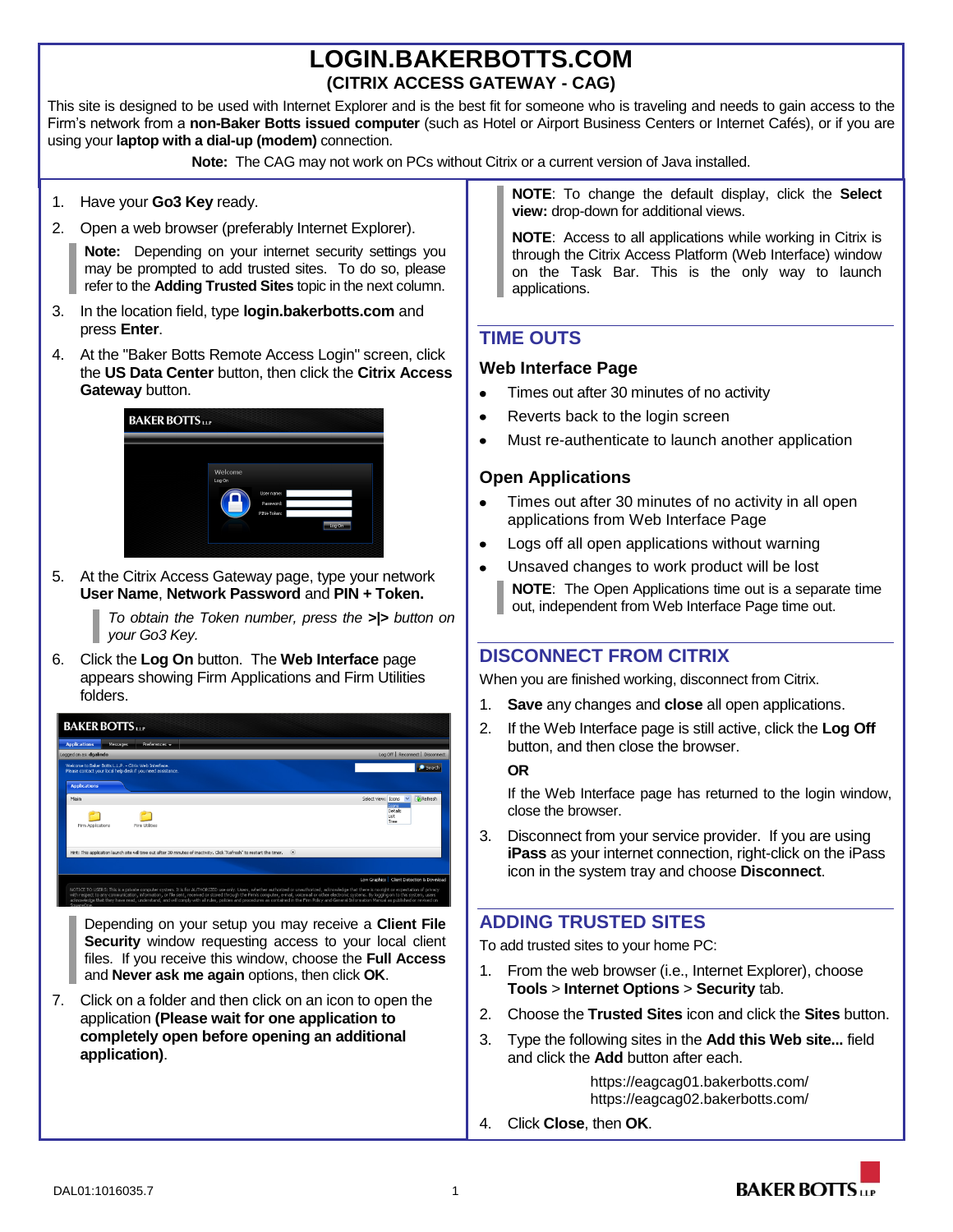## **LOGIN.BAKERBOTTS.COM (CITRIX ACCESS GATEWAY USING A LAPTOP WITH MODEM CONNECTION)**

If you are using your laptop **with a dial-up (modem)** connection, you should use **login.bakerbotts.com** to access the network instead of the VPN.

- 1. Have your **Go3 Key** ready.
- 2. Find a local connection using iPass:
	- a) Click **Start**, **Remote Access**, **iPassConnect**. The iPassConnect dialog box will appear.
	- b) Enter the **Country**, **State**, and **City** of your current location and click **Find**.
	- c) Double-click the **Modem** option.
- 3. Confirm the dialing properties:
	- a) If you need to enter an "access number" to reach an outside line (i.e., "9") click the **Dial Properties** button.
	- b) Enter your access number in the "**To access outside line dial**" field and click **OK**.

| <b>Dial Properties</b>       |      | $\mathbf x$ |
|------------------------------|------|-------------|
| General                      |      |             |
| To access outside line dial  | 9    |             |
| To disable call waiting dial |      |             |
| Dial using                   | Tone |             |

c) To **Disable Call Waiting**, select **\*70** from the drop-down menu.

| <b>Dial Properties</b>           |        | $\times$ |
|----------------------------------|--------|----------|
| General                          |        |          |
| To access outside line dial      | 9      |          |
| To disable call waiting dial     |        |          |
| Dial using                       |        |          |
|                                  | $*70,$ |          |
| <b>Dialing from location</b>     | 1170,  |          |
|                                  | 70#    |          |
| Location same as selected number |        |          |

- d) Click **OK**.
- 4. Double-click your **location** (under the **Modem** option).
- 5. At the **Login Information window**, enter your **Network User Name**, **Password**, and click **OK**.

*Fields are case sensitive. Also, entering client/matter numbers in the "Dept/ Project" field will display in Soft Costs.*

- 6. Go to **Start**, **Remote Access**, and choose **login.bakerbotts.com**.
- 7. At the **Baker Botts Remote Access Login** screen, click the **US Data Center button**.
- 8. Then click the **Citrix Access Gateway** button.
	- *The Citrix Access Gateway page appears.*



9. Type your network **User Name**, **Network Password** and **PIN + Token.**

> *To obtain the Token number, press the >|> button on your Go3 Key.*

10. Click the **Log On** button. The **Web Interface** page appears showing Firm Applications and Firm Utilities folders.

| <b>BAKER BOTTS</b>                                                                                                                                                                                                                                                                                                                                                                                                                                                                                                                                                                                          |  |                                            |  |  |  |
|-------------------------------------------------------------------------------------------------------------------------------------------------------------------------------------------------------------------------------------------------------------------------------------------------------------------------------------------------------------------------------------------------------------------------------------------------------------------------------------------------------------------------------------------------------------------------------------------------------------|--|--------------------------------------------|--|--|--|
| <b>Applications</b><br>Preferences -<br>Messages                                                                                                                                                                                                                                                                                                                                                                                                                                                                                                                                                            |  |                                            |  |  |  |
| ogged on as: dgalindo                                                                                                                                                                                                                                                                                                                                                                                                                                                                                                                                                                                       |  | Log Off Reconnect Disconnect               |  |  |  |
| Welcome to Baker Botts L.L.P. - Citrix Web Interface.<br>Please contact your local help desk if you need assistance.                                                                                                                                                                                                                                                                                                                                                                                                                                                                                        |  | Search                                     |  |  |  |
| <b>Applications</b>                                                                                                                                                                                                                                                                                                                                                                                                                                                                                                                                                                                         |  |                                            |  |  |  |
| Main                                                                                                                                                                                                                                                                                                                                                                                                                                                                                                                                                                                                        |  | <b>C</b> Refresh<br>Select view:<br>Icons  |  |  |  |
| Firm Applications<br>Firm Libilities                                                                                                                                                                                                                                                                                                                                                                                                                                                                                                                                                                        |  | Icons<br>Details<br>List<br>Tree           |  |  |  |
| 区<br>Hint: This application launch site will time out after 30 minutes of inactivity. Click "Refresh" to restart the timer.                                                                                                                                                                                                                                                                                                                                                                                                                                                                                 |  |                                            |  |  |  |
|                                                                                                                                                                                                                                                                                                                                                                                                                                                                                                                                                                                                             |  |                                            |  |  |  |
|                                                                                                                                                                                                                                                                                                                                                                                                                                                                                                                                                                                                             |  | Low Graphics   Client Detection & Download |  |  |  |
| NOTICE TO USERS: This is a private computer system. It is for AUTHORIZED use only. Users, whether authorized or unauthorized, admowledge that there is no right or expectation of privacy<br>with respect to any communication, information, or file sent, received or stored through the Firm's computer, e-mail, voicemail or other electronic systems. By logging on to this system, users<br>admowledge that they have read, understand, and will comply with all rules, policies and procedures as contained in the Firm Policy and General Information Manual as published or revised on<br>SouseaOne |  |                                            |  |  |  |

Depending on your setup you may receive a **Client File Security** window requesting access to your local client files. If you receive this window, choose the **Full Access** and **Never ask me again** options and click **OK**.

11. Click on a folder and then click on an icon to open an application **(Please wait for one application to completely open before opening an additional application)**.

**NOTE**: To change the default display, click the **Select view:** drop-down for additional views.

**NOTE**: Access to all applications while working in Citrix is through the Citrix Access Platform (Web Interface) window on the Task Bar. This is the only way to launch applications.

**Additional Information On Next Page**

**BAKER BOTTS**